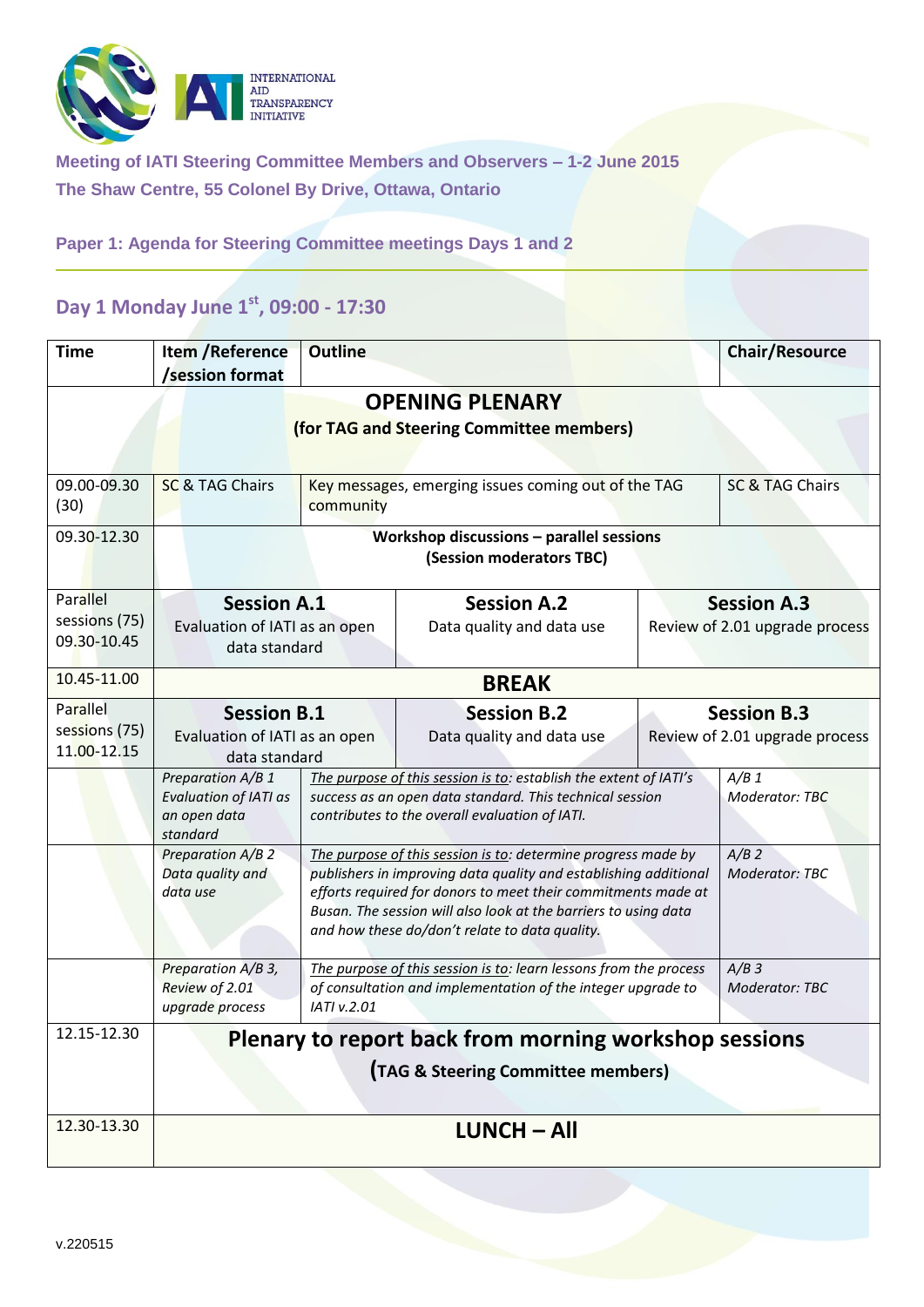|                                          | <b>PLENARY</b><br>(Plenary and afternoon sessions for Steering Committee members only)                                                                                                                                                                                                                                                                       |                                                                                                                                                                                                          |                                                                                                                                                                                                                                                                                                                     |                                                                |                                                                |  |  |
|------------------------------------------|--------------------------------------------------------------------------------------------------------------------------------------------------------------------------------------------------------------------------------------------------------------------------------------------------------------------------------------------------------------|----------------------------------------------------------------------------------------------------------------------------------------------------------------------------------------------------------|---------------------------------------------------------------------------------------------------------------------------------------------------------------------------------------------------------------------------------------------------------------------------------------------------------------------|----------------------------------------------------------------|----------------------------------------------------------------|--|--|
| 13.30-14.15<br>(45)                      | Opening and update since October SC meeting; Overview of the different objectives and session<br>$\bullet$<br>formats over the two days<br>Status of global processes such as Financing for Development negotiations leading into discussion<br>$\bullet$<br>on the vision for IATI for the future; this discussion will provide context for later sessions. |                                                                                                                                                                                                          |                                                                                                                                                                                                                                                                                                                     |                                                                |                                                                |  |  |
| 14.15-17.15<br>(3 hrs)                   | <b>IATI EVALUATION WORKSHOPS</b><br>Input: Survey analysis                                                                                                                                                                                                                                                                                                   |                                                                                                                                                                                                          |                                                                                                                                                                                                                                                                                                                     |                                                                |                                                                |  |  |
| 14.15-14.45<br>(30)                      | <b>Plenary (SC</b><br>members)                                                                                                                                                                                                                                                                                                                               |                                                                                                                                                                                                          | Analysis of evaluation survey, outline of evaluation plan<br>and introduction of subsequent workshop sessions                                                                                                                                                                                                       |                                                                | Independent<br>Evaluator;<br><b>IATI Secretariat</b>           |  |  |
| Parallel<br>sessions (60)<br>14.45-15.45 | <b>Session C.1</b><br>Review of governance structure<br>to ensure IATI is fit for future<br>purpose                                                                                                                                                                                                                                                          |                                                                                                                                                                                                          | <b>Session C.2</b><br>Sustainable funding models                                                                                                                                                                                                                                                                    |                                                                | <b>Session C.3</b><br>Outreach, communications and<br>branding |  |  |
| 15.45-16.15<br>(30)                      | <b>BREAK</b>                                                                                                                                                                                                                                                                                                                                                 |                                                                                                                                                                                                          |                                                                                                                                                                                                                                                                                                                     |                                                                |                                                                |  |  |
| Parallel<br>sessions (60)<br>16.15-17.15 | <b>Session D.1</b><br>Review of governance structure<br>to ensure IATI is fit for future<br>purpose                                                                                                                                                                                                                                                          |                                                                                                                                                                                                          | <b>Session D.2</b><br>Sustainable funding models                                                                                                                                                                                                                                                                    | <b>Session D.3</b><br>Outreach, communications and<br>branding |                                                                |  |  |
|                                          | Preparation C/D 1<br>Efficiency of current<br>governance<br>structure                                                                                                                                                                                                                                                                                        | The purpose of this session is to: review effectiveness of IATI's<br>existing governance structure with a view to recommending<br>any structural improvements to position it well for the future.<br>TBC |                                                                                                                                                                                                                                                                                                                     | C/D 1 Moderators:<br>Robin Uyterlinde                          |                                                                |  |  |
|                                          | Preparation C/D 2<br>Sustainable funding<br>models                                                                                                                                                                                                                                                                                                           |                                                                                                                                                                                                          | The purpose of this session is to: explore with members various<br>options to place IATI on a sustainable long term funding footing                                                                                                                                                                                 |                                                                | C/D 2 Moderators:<br>Martin Akerman<br><b>TBC</b>              |  |  |
|                                          | Preparation C/D 3,<br>Outreach,<br>communications<br>and branding                                                                                                                                                                                                                                                                                            |                                                                                                                                                                                                          | The purpose of this session is to: discuss the strengths and<br>C/D 3 Moderators:<br>weaknesses of IATI's outreach and communications work to<br>Rupert Simons, Publish<br>date, as well as identifying and prioritizing future activities<br>What You Fund<br>Craig Fagan,<br>Transparency<br><b>International</b> |                                                                |                                                                |  |  |
| 17.15-17.45                              | <b>Closing Day 1</b><br>Next steps and timeframe for the evaluation process;<br><b>SC Chair</b><br>Reminder of key issues in which decisions will be<br>necessary on Day 2                                                                                                                                                                                   |                                                                                                                                                                                                          |                                                                                                                                                                                                                                                                                                                     |                                                                |                                                                |  |  |
| 17.45-19.00                              | <b>RECEPTION (North Lobby, Level 2, Shaw Center)</b>                                                                                                                                                                                                                                                                                                         |                                                                                                                                                                                                          |                                                                                                                                                                                                                                                                                                                     |                                                                |                                                                |  |  |